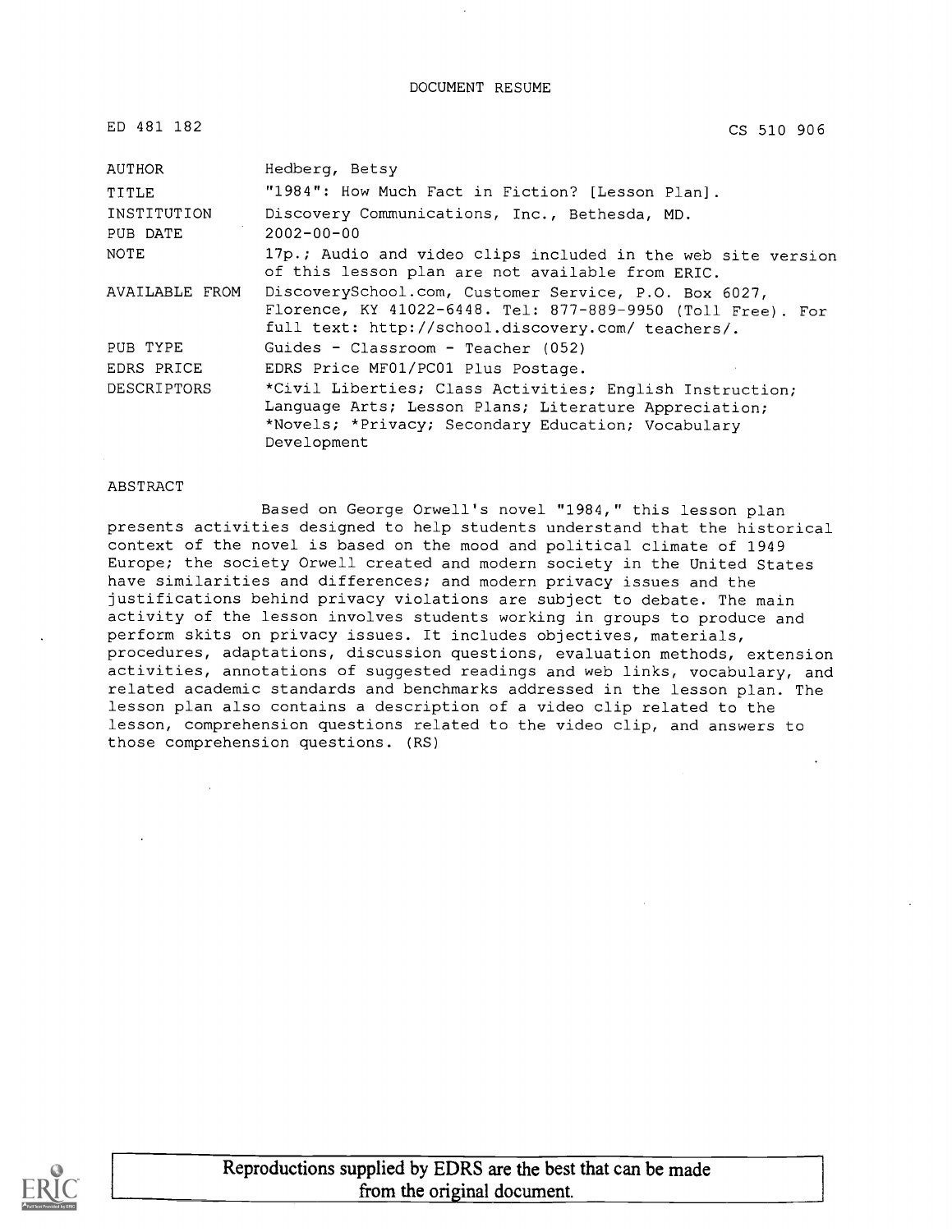PERMISSION TO REPRODUCE AND DISSEMINATE THIS MATERIAL HAS BEEN GRANTED BY

 $M$ 

TO THE EDUCATIONAL RESOURCES INFORMATION CENTER (ERIC)

b4Ainor changes have been made to improve reproduction quality.

originating it.

1

U.S. DEPARTMENT OF EDUCATION Office of Educational Research and Improvement EDUCATIONAL RESOURCES INFORMATION CENTER (ERIC) 0 This document has been reproduced as received from the person or organization

Points of view or opinions stated in this document do not necessarily represent official OERI position cr policy.

### Assignment Discovery Online Curriculum

Lesson title: 1984: How Much Fact in Fiction?

Grade level: 9-12, with adaptation for younger students

#### Subject area:

Literature

#### Duration:

Four to five class periods. To reduce this lesson to two to four periods, skip the introductory discussions of the novel's historical context and/or have students discuss but not perform skits on privacy issues.

#### Objectives:

Students will understand the following:

- 1. The historical context of 1984 is based on the mood and political climate of 1949 Europe.
- 2. The society Orwell created in 1984 and modem society in the United States have similarities and differences.
- 3. Modern privacy issues and the justifications behind privacy violations are subject to debate.

#### Materials:

- Computers with Internet access (optional but very helpful)
- Pens and paper
- Copies of the Classroom Activity Sheet: Privacy Research
- Copies of the Take-Home Activity Sheet: A Question of Privacy

#### Procedures:

Note to teachers: Many of the issues raised in this lesson are likely to be of great interest to high school students and may spark interesting and potentially rambling discussions. Consider placing time limits on students' comments or on the class discussions as a whole.

I. After students have finished reading 1984 and have discussed their initial reactions to the novel, ask them why they think Orwell wrote this book. What world events were occurring around the time Orwell was writing 1984? (Let students know that 1984 was published in 1949.) What events had occurred since Orwell's birth in 1903? Help students understand the novel's historical connections. They should be made aware that several events of the early 20th century, including World War I, the Great Depression, Joseph Stalin's rise to power in the Soviet Union, and World War II, contributed to Orwell's mood in writing 1984. For



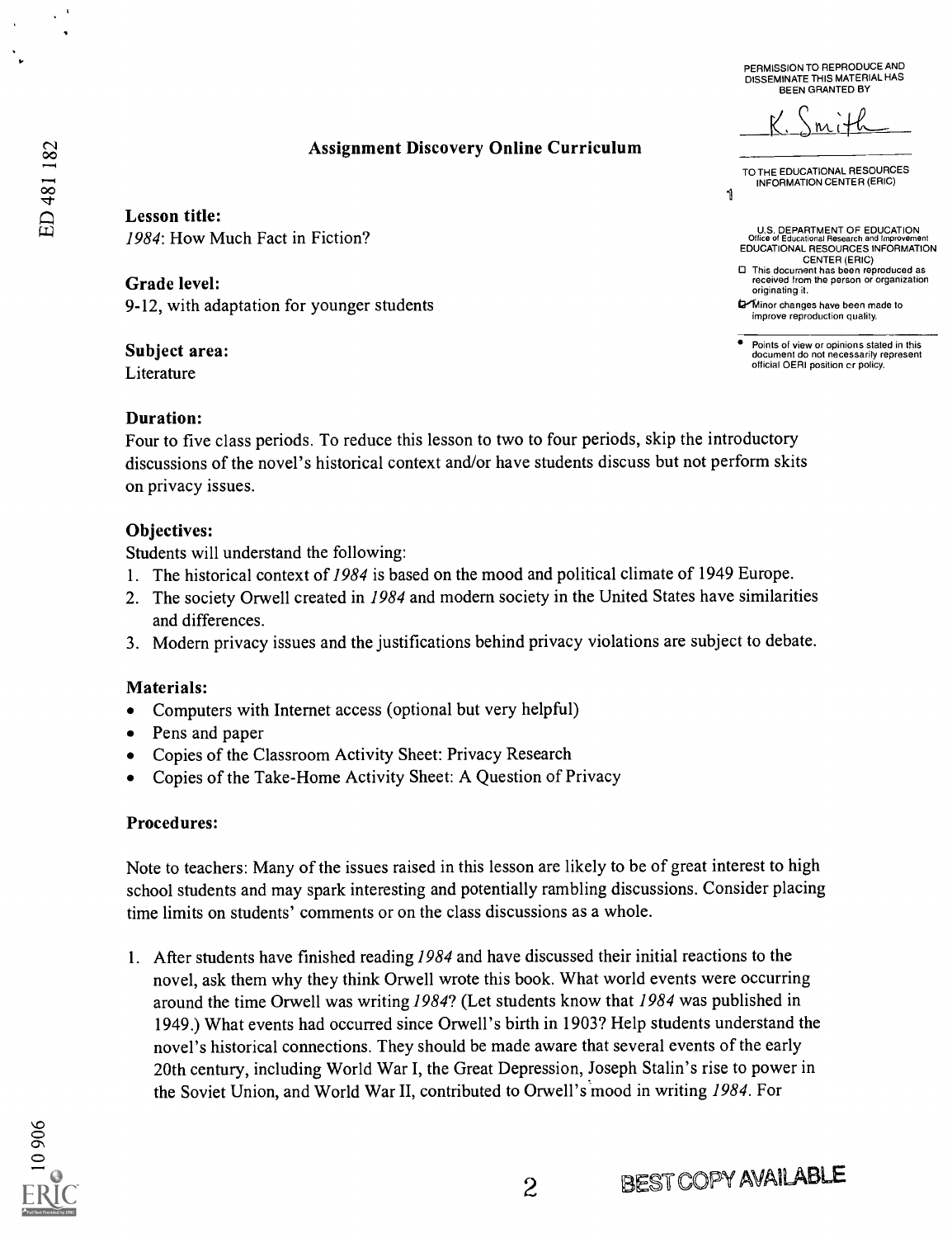example, in 1949, Stalin was the dictator of the Soviet Union. He ruled by terror and executed millions of people, including people who had helped him rise to power and peasants who opposed his collective agriculture program. Orwell also reacted to the dawn of the nuclear era, beginning with the 1945 bombings of Hiroshima and Nagasaki. The bomb changed people's perceptions of the potential outcomes of warfare and made people contemplate the future of the human race.

- 2. Also make sure students understand that Orwell was displeased not only with Stalinism and the situation in the Soviet Union but also with events and trends in Western Europe and the United States, such as increased technological warfare and the support of noncommunist dictatorships. 1984 was not only an attack against Stalinism but also a statement of dissatisfaction with political trends in the "democratic" world of Western Europe and the United States.
- 3. Ask students to describe some of the ways in which the world has changed since 1949. What has happened to the distribution of power in Europe? What are some of concerns common in Western Europe today and 1949? Have students take notes during this discussion.
- 4. Now that students have considered the historical context for Orwell's writing of 1984 and have discussed some of the differences between 1949 and the present, have the class list the novel's primary themes. Students might contribute such words as "freedom," "privacy," "individualism versus the state," or "big government." Write their ideas on the board and have them record the list on their own papers.
- 5. Ask students whether they ever feel that their privacy is threatened by the government, corporations, the media, or other entities. Have they ever had any experiences in which they felt that their rights to privacy were violated? Has anyone ever been in a situation that is reminiscent of a situation that occurs in 1984?
- 6. Write the word "privacy" at the top of the board and then draw a two-column chart with the headings "1984" and "Today." Have students copy the chart onto their own papers. Ask students to contribute examples of privacy restrictions in the novel and in modern society and write their ideas in the appropriate columns. An example chart is illustrated below.

| 1984                         |                                     | Today     |                                   |  |
|------------------------------|-------------------------------------|-----------|-----------------------------------|--|
|                              | Telescreens are everywhere          |           | FBI surveillance                  |  |
|                              | (except for where the Proles live   | ٠         | Corporations collecting data on   |  |
|                              | and work).                          |           | consumers                         |  |
| Workplace monitoring—Winston |                                     | $\bullet$ | Internet privacy issues           |  |
|                              | can't look at a note on his desk or | $\bullet$ | Drug testing at the workplace or  |  |
|                              | dwell too long on a single          |           | school                            |  |
|                              | document.                           | ۰         | Employers monitoring employees'   |  |
|                              | Thought Police interpret people's   |           | e-mails, phone calls, or bathroom |  |

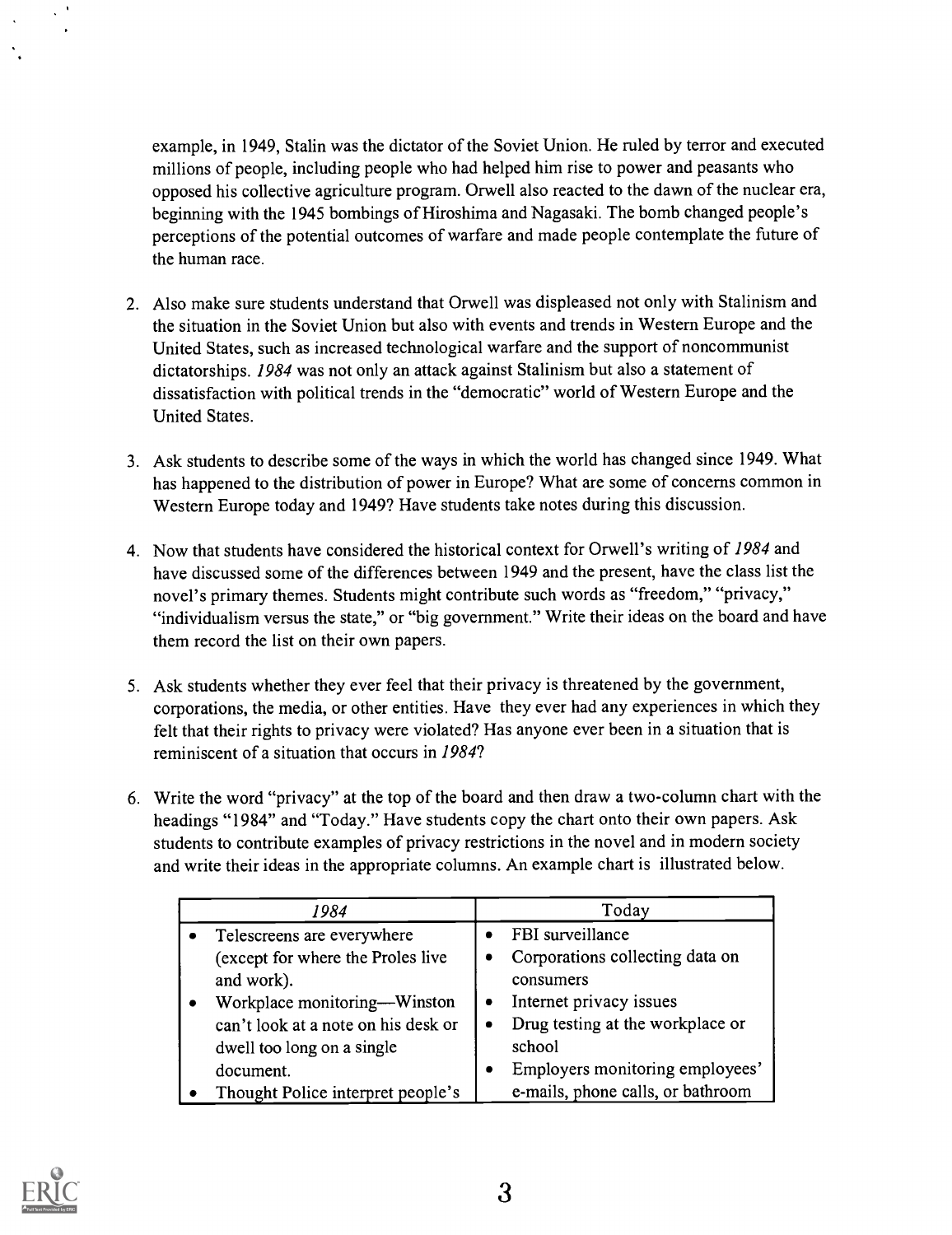| facial expressions and voice  | usage |  |
|-------------------------------|-------|--|
| intonations.                  |       |  |
| Spies—one never knows whom to |       |  |
| trust.                        |       |  |

Students will probably mention the issue of being monitored at school or by their parents, being prohibited from visiting certain Web sites at home or at school, having their lockers or bedrooms inspected, and so forth. Explain that these issues are a little different from privacy issues in society-at-large because parents are generally accorded the right to monitor their children's behaviors, and the courts have determined schools to be places in which students relinquish some of their constitutional rights. This will probably be a topic of great interest among students, and the conversation may need to be curtailed so that the class can continue with the lesson objectives. Tell the class that the focus of the lesson will be on privacy issues in society-at-large rather then in the specialized "societies" of home and school.

7. Ask students to conduct Internet and/or print research to find out about current privacyrelated issues and debates affecting our society. As seemingly endless amounts of information is related to this topic, students will need to limit their time searching and focus on a handful of resources that they think are particularly relevant. The list of sites below provides a good starting point. (You may want to limit research to these sites alone.) As they explore the sites, have students record their findings in the chart provided in the Classroom Activity Sheet: Privacy Research. They should also fill in this chart if they're using print resources instead of the Internet. (For fun, you could have students record the number of times Big Brother is referenced in the modern-day articles they read.)

General Privacy Issues

- Privacy is Under Siege at Work, at Home, and Online: http://www.usnews.com/usnews/issue/001002/nvcu/privacv1 .htm (be sure to have students follow the links from this article to others)
- Privacy Rights Clearinghouse: http://www.privacyrights.org (be sure to instruct students to browse through the Fact Sheets)
- Privacy International: http://www.privacv.org/pi
- About.com: Privacy Rights: http://civilliberty.about.com/newsissues/civilliberty/cs/privacyrights/index.htm
- American Civil Liberties Union (ACLU): http://www.aclu.org (link to relevant issues)
- Privacy Law in the USA: http://www.rbs2.com/privacy.htm

Internet Privacy Issues

- Cybersurveillance: http://www.discovery.com/stories/technology/cyberspies/cyberspies.html
- Electronic Frontier Foundation: http://www.eff.org

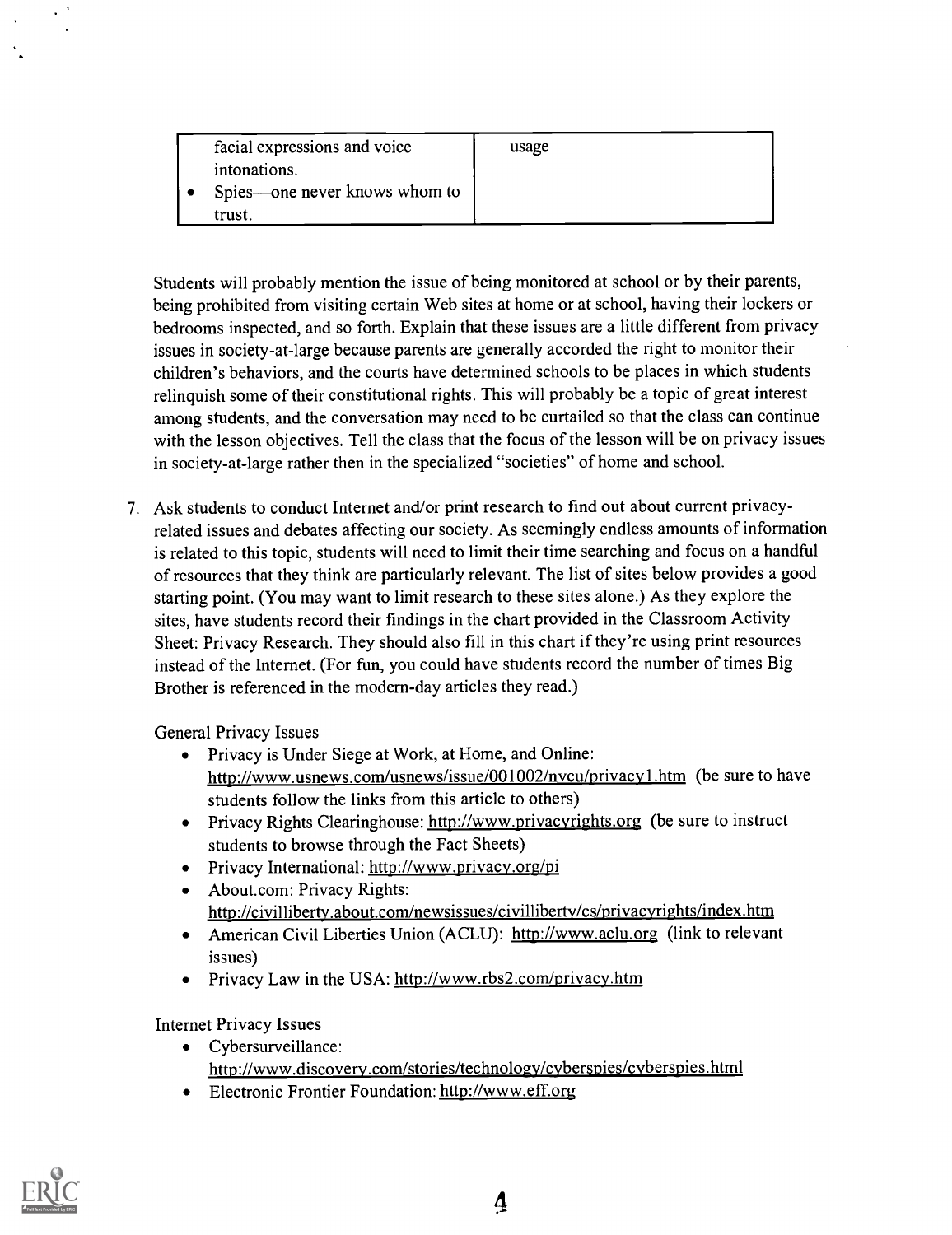- Communications Decency Act: http://www.eff.org/pub/Legal/Cases/ACLU v Reno
- Definite Digital Identity: http://www.eff.org/privacy.html

Video Surveillance

Public Video Surveillance: Is It An Effective Crime Prevention Tool?: http://www.librarv.ca.gov/CRB/97/05

Drug Testing

- Corporate Drug Testing: http://www.corporatedrugtesting.com
- International Drug Testing Systems: http://www.idtsinc.com
- U.S. Department of Transportation Drug and Alcohol Testing: http://transitsafety.volpe.dot.gov/Safety/DrugAlcoholTesting/Drug and Alc.stm

Police Surveillance, Including Search and Seizure

About.com: Search and Seizure: http://civilliberty.about.com/newsissues/civillibertv/cs/searchandseizure/index.htm

Racial Profiling

- About.com: Racial Profiling: http://racerelations.about.com/newsissues/racerelations/cs/racialprofiling/index.htm
- 8. Hold a brief class discussion on students' research fmdings. What are the major privacyrelated issues they've found? What do students feel are the most pressing issues? Which entities, government or corporate, do they feel pose the greatest threats to individual privacy? Do they evaluate both the same?
- 9. Divide the class into groups of approximately four students each. Ask each group to choose one of the privacy issues they've learned about or assign each group a specific issue. Try to divide the issues so that groups cover a variety of topics; you don't want every group to cover drug testing or Internet privacy. Have groups prepare scenes to perform in front of the class. Scenes need to include a variety of viewpoints on the issues and must contain a reference to 1984. Group members should portray characters discussing and debating the group's specific privacy-related issue. Each scene should be no more than five minutes long. Here's a sample scenario:

An employee has been fired. The reason for the firing is that she allegedly arrived at work late too many times, but she's recently discovered that her boss read several of her supposedly private e-mails, in which she spoke of the boss in an unflattering manner.

The characters could include the fired employee, the employee's lawyer, the boss, and the manager who wrote the company's e-mail policy. Either the employee or her lawyer would, in the course of their conversations with the other characters, make a statement comparing the scenario to something that might have happened in 1984.As an alternative, the boss or manager

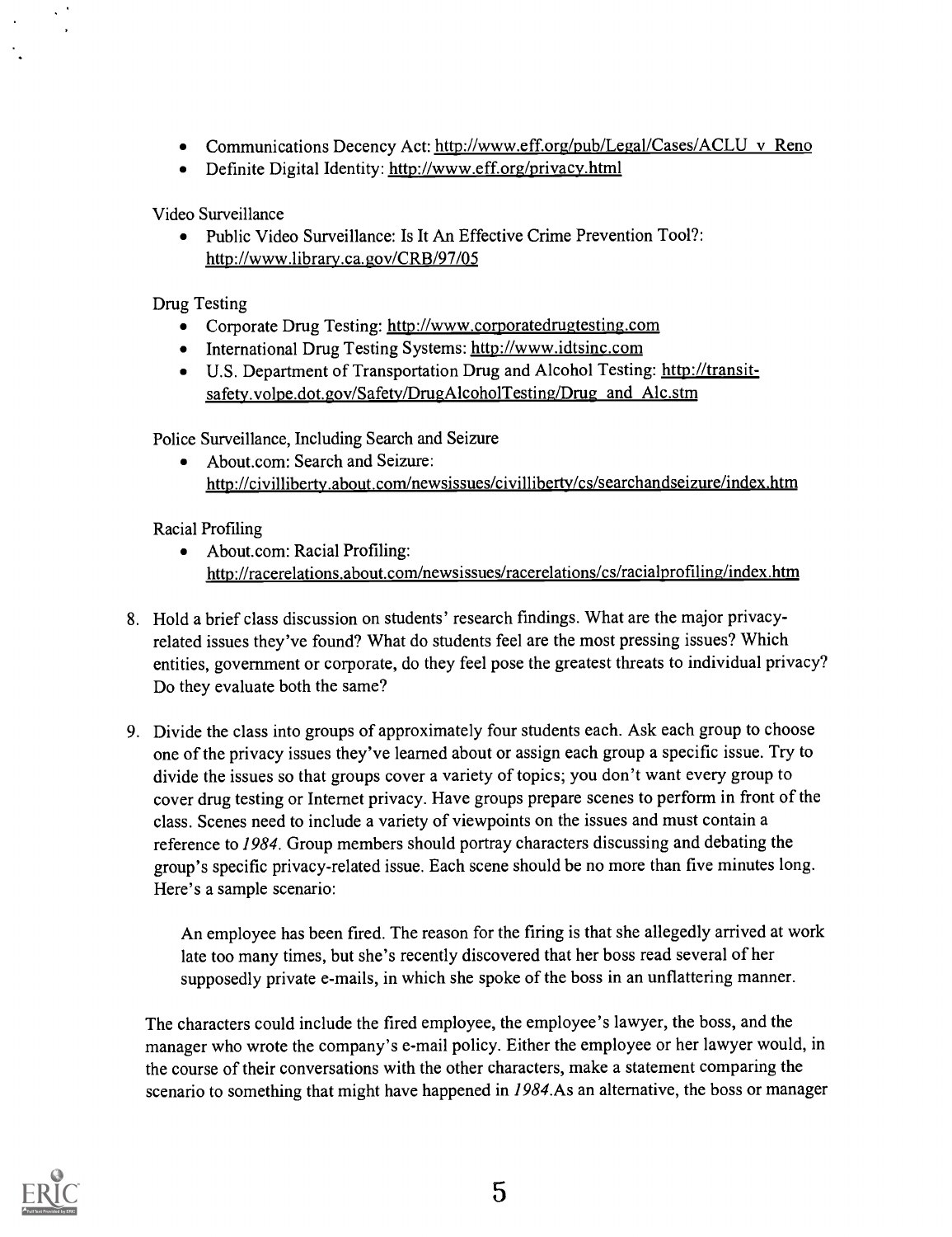could make a statement explaining how the company's policy differs from the those described in 1984.

- 10. Have students perform their scenes in front of the class. After each performance, have the class briefly summarize the issues raised in the scene.
- 11. After all groups have performed, assign for homework the paragraph in the Take-Home Activity Sheet: A Question of Privacy.

#### Adaptation for younger or older students:

Although younger students may not have read 1984, this activity could be adapted to introduce issues of freedom, privacy, individualism versus the state, and big government. Discuss the different issues that affect the society's privacy, such as video surveillance, drug testing, police surveillance, and racial profiling. Have students get into groups and hypothesize the reasons why these policies and practices are in place. Can they think of any positive reasons for having these policies? Ask students to brainstorm privacy issues that affect young people, such as cybersurveillance or locker searches. Have groups perform scenes in which they act out freedom or privacy infringement scenarios that have happened to them or that are realistic for people their age. Discuss the scenes and the related policies with the class and make sure they understand that not all policies are random and although some are certainly unfair, most have arguably legitimate purposes.

#### Questions:

 $\cdot$ 

- 1. Compare and contrast the concepts of technological surveillance that Orwell envisioned in 1984 and the forms of technological surveillance that are used today.
- 2. Discuss the reasons why some people might not be bothered by the same alleged invasions of privacy that deeply concern other people. For example, why do some people take greater issue with employee drug testing than others do?
- 3. What would the U.S. Founding Fathers have said about some of the privacy-related issues that are being debated today?
- 4. Debate whether the impact of a privacy violation differs if the policy is implemented by a government or by a corporation. Does it matter who is violating your privacy?
- 5. Discuss the ways in which the news media may shape opinions regarding privacy issues. For example, what might be the effects of a nightly news feature that discusses economic losses due to employee drug abuse? What if it featured an employee who had a false positive drug test and was subsequently fired?

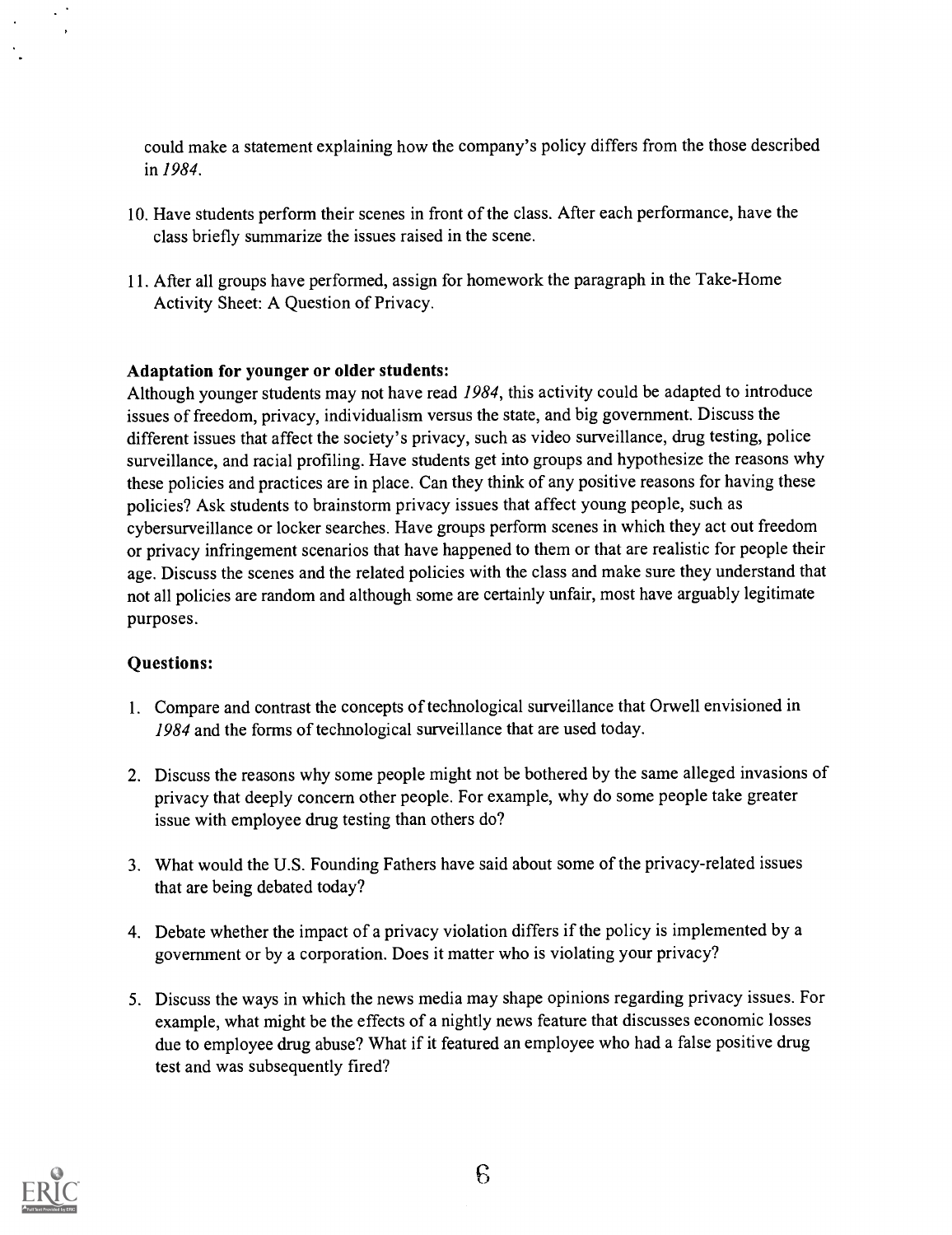6. Explain the ways in which an Orwellian society, with a severe lack of personal privacy and freedom, could develop in both a communist and a capitalist society.

### Evaluation

 $\ddot{\phantom{0}}$ 

Students should participate in their groups, follow all directions, and demonstrate a careful consideration of the privacy issues raised in the novel and in contemporary debates. Use the following three-point rubric to evaluate students' work during this lesson:

Three points: Student displays exemplary performance or effort. Two points: Student displays average performance or effort. One point: Student displays minimal performance or effort.

Students will be graded upon the following:

- Participation in class discussions and note taking
- Working cooperatively and efficiently in groups
- Thorough completion of the Privacy Research and A Question of Privacy Activity Sheets
- Serious contemplation in skit creation and role participation in the scene
- Demonstrated understanding of the privacy issues presented by the student in the scene

#### Extension ideas:

#### Your Rights at School and Home

Have students research the laws and policies that affect their own rights at school and at home. They should look for answers to these questions:

- What are the limitations to your privacy and other rights at school?
- How do your rights at school compare to your rights outside of school?
- What are the justifications for treating you differently at school than when you're outside of school?
- What recent court decisions regard this issue?
- What rights do your parents have that can affect what you do at home? Do their rights differ when you're away from home?

Have students think of examples in which they or their friends were treated differently at school than they would have been outside of school. For example, they may know someone who's had his or her locker searched, or they may be aware of the school's Internet filtering software that excludes them from certain Web sites. Discuss these issues and have them list the pros and cons of each of the school policies that permit these privacy restrictions. Make sure they pay careful attention to the justifications for these policies while proclaiming their dissatisfaction with them.

#### Privacy and the Bill of Rights

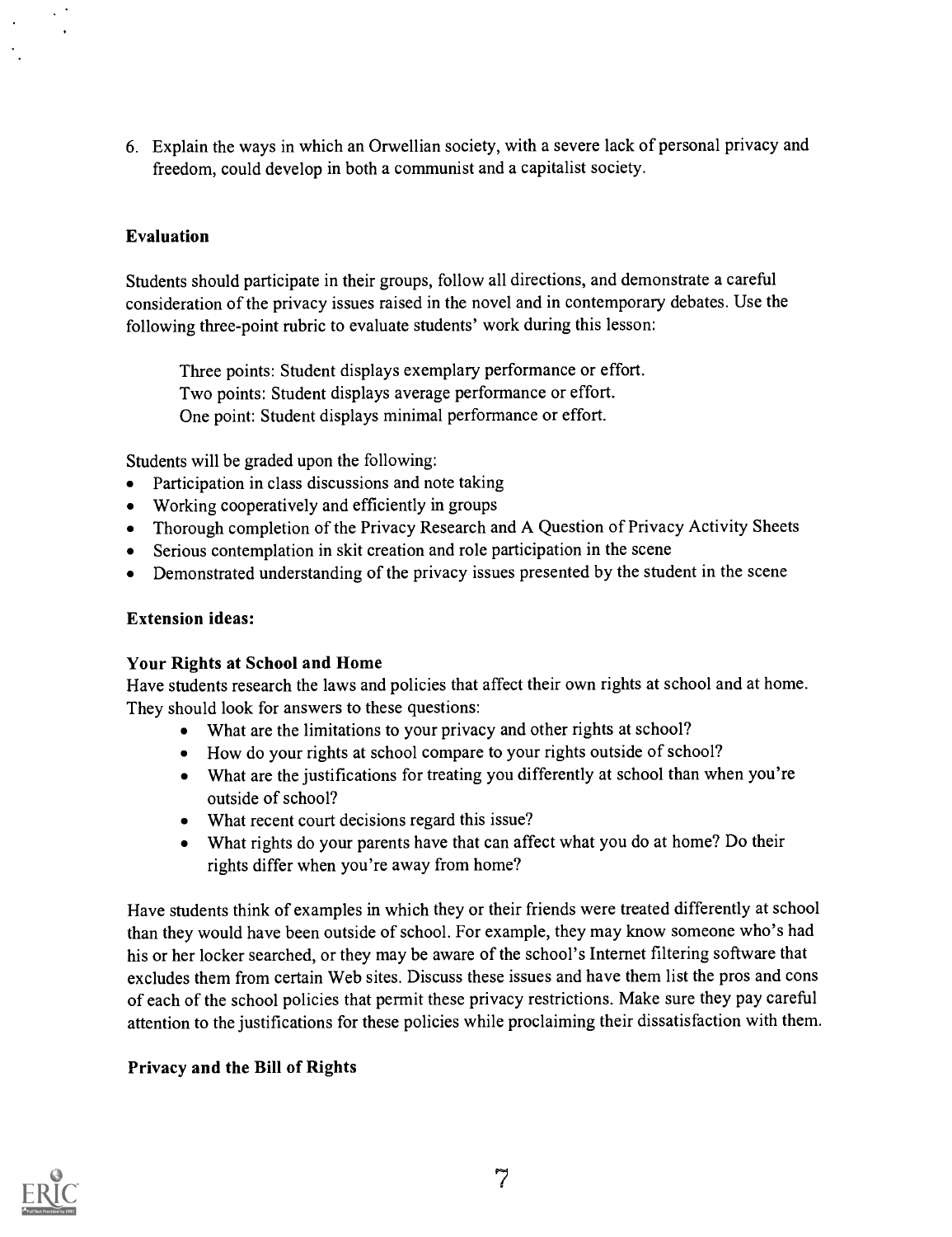Have students take turns reading the Bill of Rights out loud. Is the word "privacy" mentioned at all? Which amendment(s) seem to deal most directly with the issue of privacy? Have students research recent court cases related to the Fourth Amendment to find out what the justice system is saying about our rights under this amendment. Ask them to role-play privacy-related hearings before the U.S. Supreme Court, with some students playing the justices and others playing attorneys and witnesses.

### Suggested Readings:

### Free Speech: From Newspapers to Music Lyrics

Karen Zeinert., Enslow, 1995.

Freedom of Speech is guaranteed by the Constitution, yet there are trends in our society that bring to mind Orwell's Thought Police. Movie and music censors, "political correctness," monolithic ownership of news outlets, and other attempts to control what we speak and what we hear are covered by the author of this timely book.

#### George Orwell's Nineteen Eighty-Four

This entry in the Bloom's Notes series includes a brief biography of George Orwell, an examination of the themes and structure of the novel, and excerpts of analytical essays by other writers.

Web Links:

#### Homework Center Mission

This public library site explores the issue of banned books and censorship in general. The links are most valuable to pursue discussion topics presented in this lesson. http://www.multnomah.lib.or.us/lib/homework/lithc.html

American Civil Liberties Union

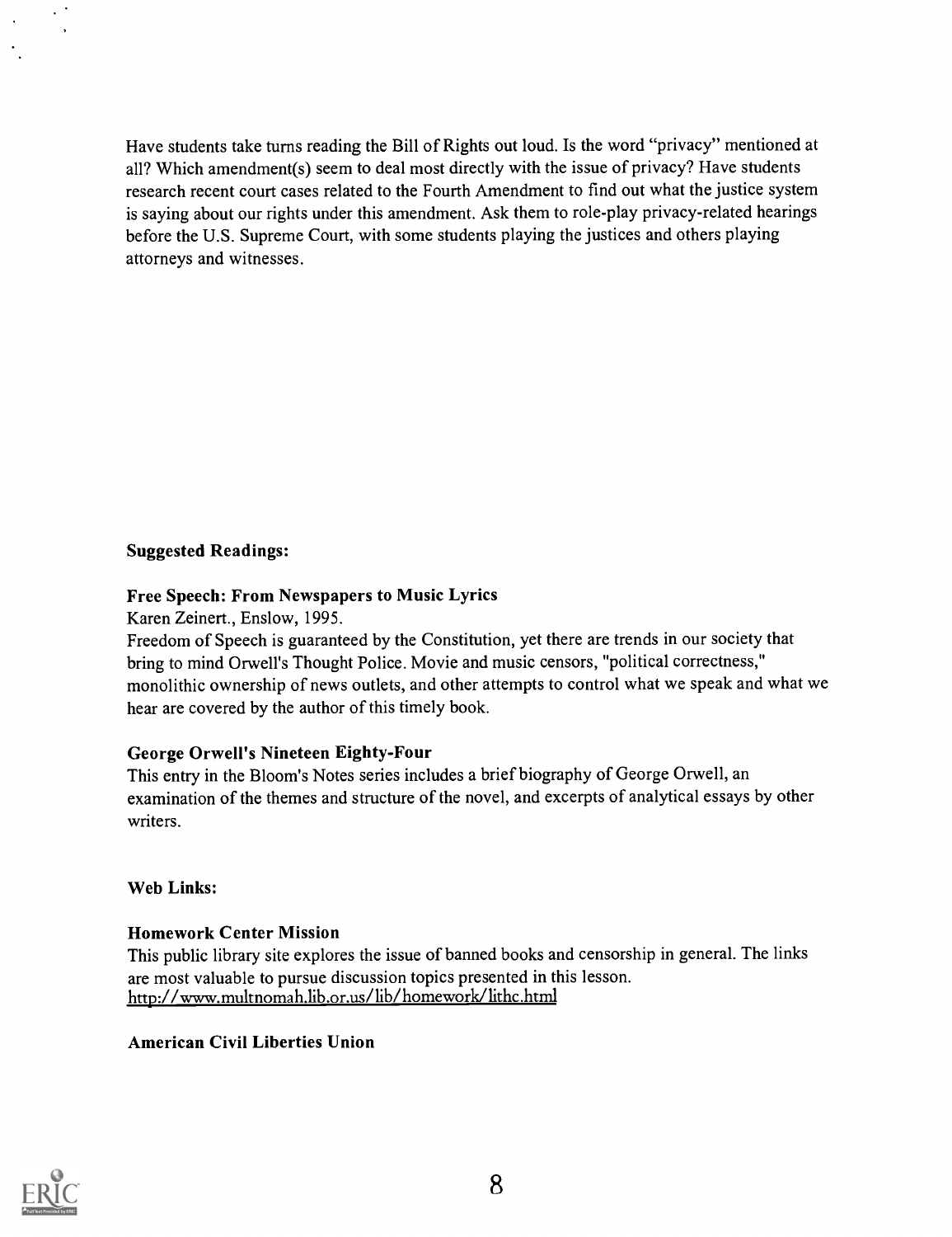This is the official website for the ACLU, an organization that is "the nation's foremost advocate of individual rights...." The site, with its many features, offers support material for almost all the privacy issues presented in this lesson. http://www.aclu.org/

#### Britannica.com-Orwell

This encyclopedia article begins with background on Orwell and his works, then offers direct links to other Britannica articles on 1984 and the many facets of the novel. There is solid information, analysis, and criticism here. http://www.britannica.com/seo/g/george-orwell/

#### Vocabulary:

#### cookie

Definition: Small data files placed on a computer's hard drive after a computer user visits certain Web sites.

Context: She was concerned that some companies might try to figure out how long she spent at their Web sites and which pages she visited. Because she thought this information was none of their business, she disabled her Web browser's ability to accept cookies.

#### racial profiling

Definition: The act of defining members of a particular racial group (or minorities in general) as being more likely than average to be engaged in illegal activities.

Context: The police department's practice of racial profiling has angered many residents, particularly members of the minority community, who feel they are being unfairly singled out for searches.

#### search and seizure

Definition: The act of looking for, locating, and removing material, usually illegal possessions or potential evidence of a crime; generally used to describe the power of the police or other government officials to locate and remove evidence from a person's body or property. Context: His lawyers will argue that the police conducted an illegal search and seizure when they searched his house without a warrant and took certain items as evidence.

#### Stalinism

Definition: The theory and practice of communism developed by Josef Stalin from Marxism/Leninism and characterized by rigid authoritarianism, widespread use of terror, and often by emphasis on nationalism.

Context: Many people who denounce the evils of communism are primarily thinking of Stalinism, in which Josef Stalin formulated Marxist/Leninist doctrine into a rigid and brutal totalitarian government.

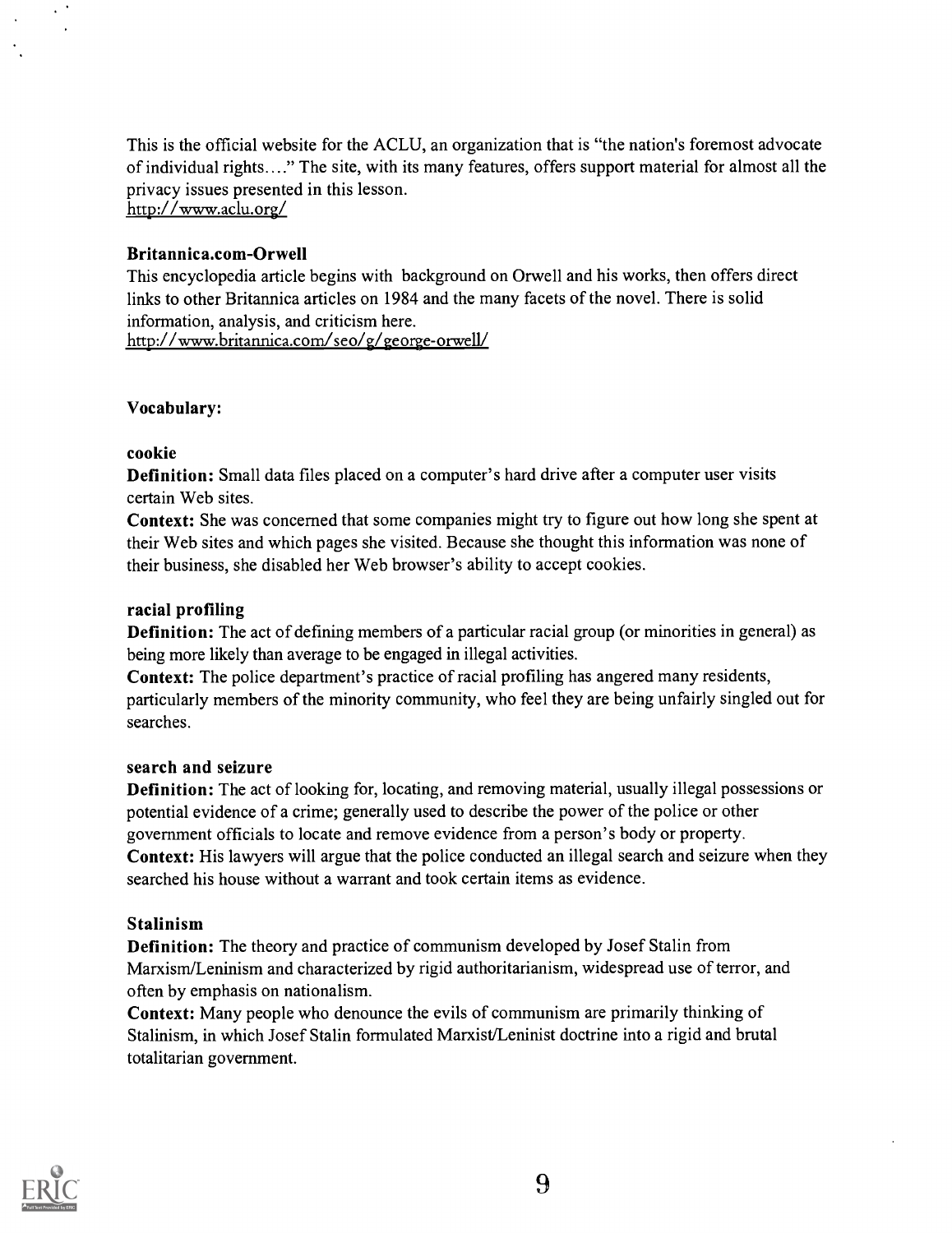#### surveillance

Definition: A close watch kept over someone or something.

Context: The convenience store manager has just purchased an expensive new surveillance system, which will capture all customers' activities on video and automatically phone the police if it detects an object in the shape of a gun.

#### Academic standards:

Grade level: 9-12 Subject area:

**Civics** 

#### Standard:

Understands issues regarding personal, political, and economic rights.

#### Benchmark:

Understands the importance to individuals and to society of personal rights such as freedom of thought and conscience, privacy and personal autonomy, and the right to due process of law and equal protection of the law.

Grade level:

9-12 Subject area: World History

#### Standard:

Understands how post-World War II reconstruction occurred, new international power relations took shape, and colonial empires broke up.

#### Benchmark:

Understands the impact of relations between the United States and the Soviet Union during the Cold War (e.g., the effects of United States and Soviet competition for influence or dominance on such countries as Egypt, Iran, the Congo, Vietnam, Chile, and Guatemala; the impact of the Cold War on art, literature, and popular culture around the world).

Grade Level: 9-12 Subject Area: Language Arts Standard: Uses the general skills and strategies of the reading process. Benchmark: Understands the philosophical assumptions and basic beliefs underlying an author's work (e.g., point of view, attitude, and values conveyed by specific language; clarity and consistency of



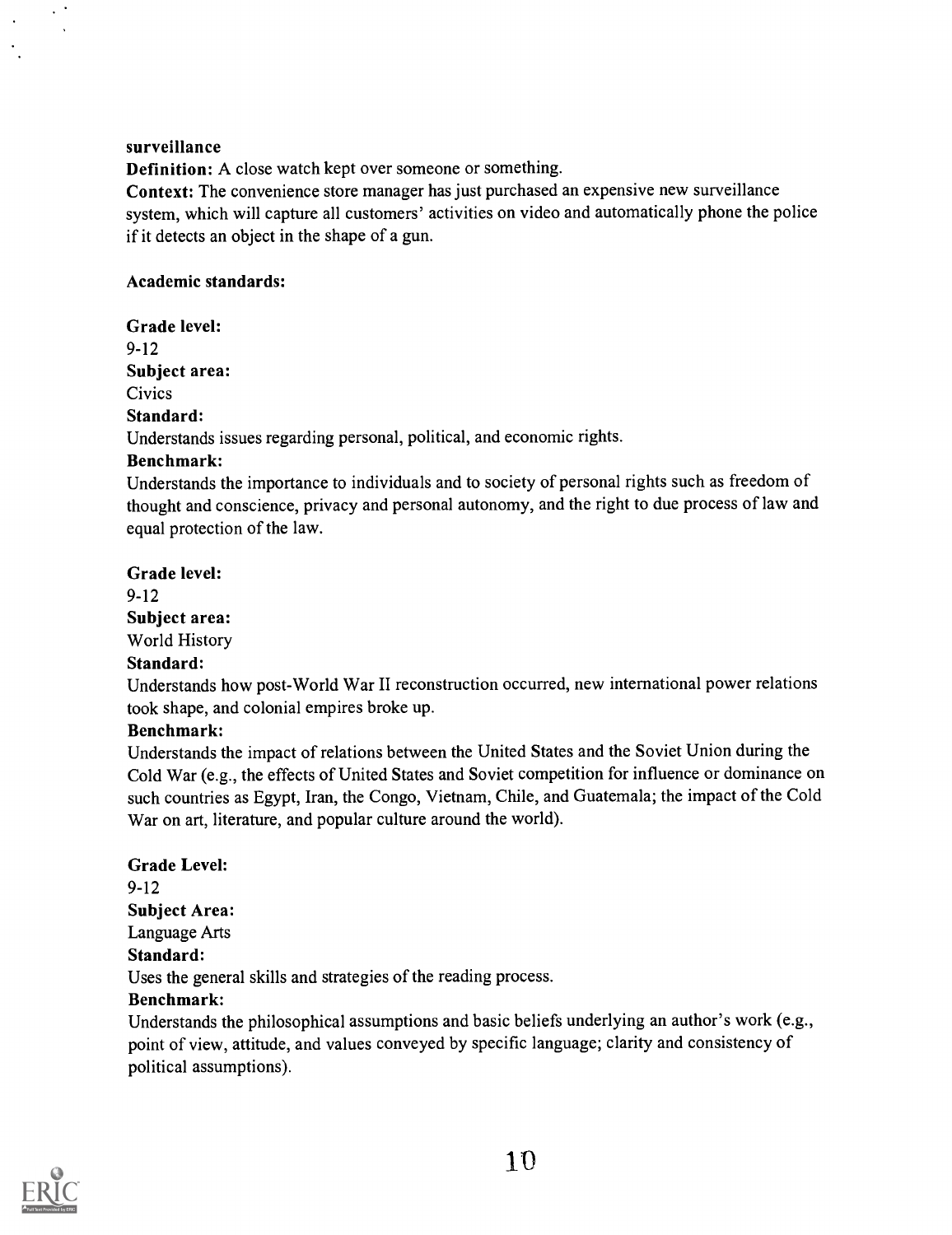Credit: Betsy Hedberg, freelance curriculum writer and teacher.

# DiscoverySchool.com http://www.discoveryschool.com

Copyright 2000 Discovery.com. Teachers may reproduce copies of these materials for classroom use only.



 $\sim$   $^{\circ}$ 

 $\mathcal{A}$ 

 $\ddot{\phantom{a}}$ 

 $\mathcal{F}_1$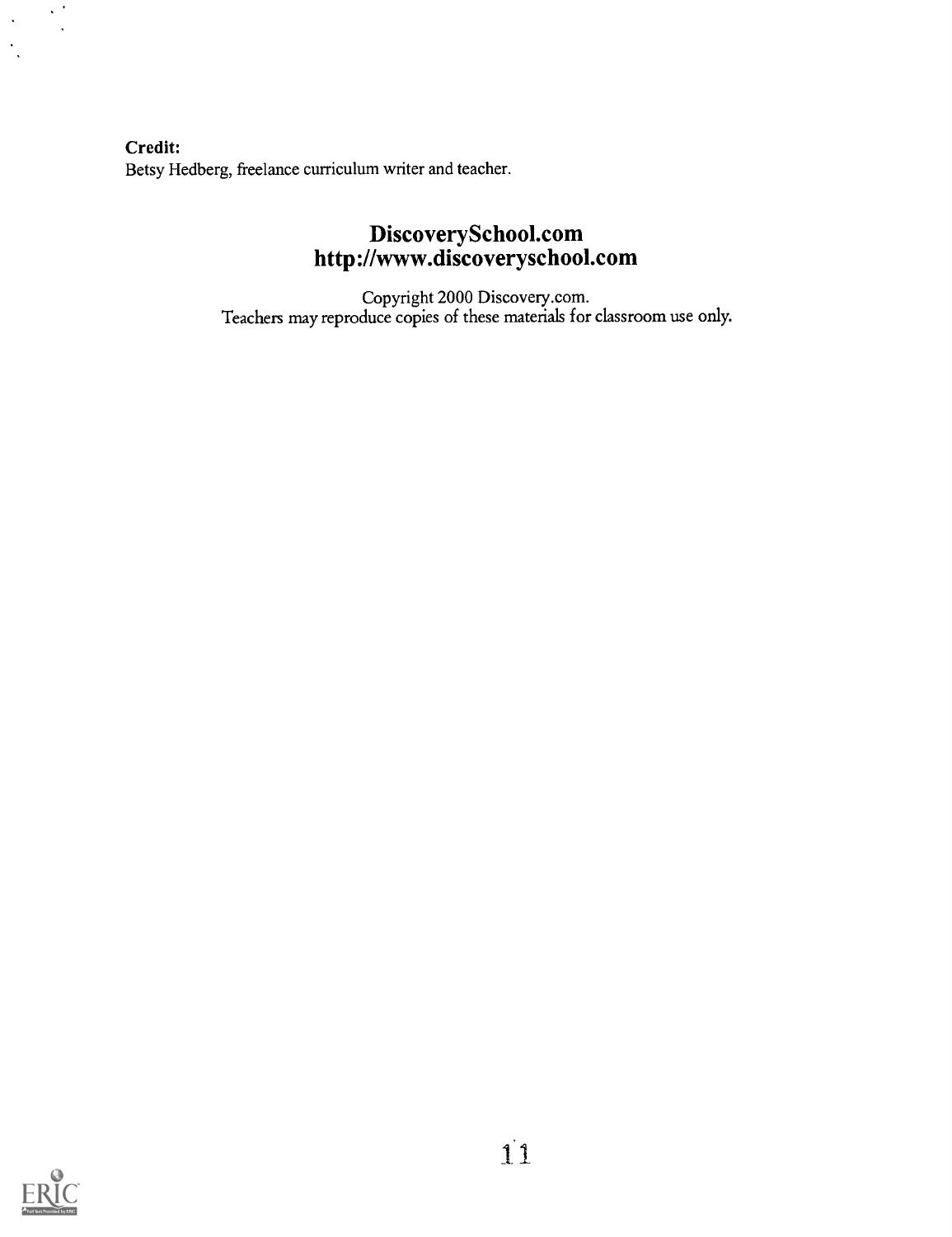Classroom Activity Sheet: How Much Fact in Fiction? Name:

# Privacy Research

As you conduct your in-class research on privacy issues, record your findings in this table.

| Issue                     | In what ways is<br>privacy allegedly<br>being violated? | What are the<br>justifications for this<br>violation of privacy? | Who's implementing the<br>privacy-invading<br>measures: the government,<br>corporations, or both? |  |  |  |
|---------------------------|---------------------------------------------------------|------------------------------------------------------------------|---------------------------------------------------------------------------------------------------|--|--|--|
|                           |                                                         |                                                                  |                                                                                                   |  |  |  |
|                           |                                                         |                                                                  |                                                                                                   |  |  |  |
|                           |                                                         |                                                                  |                                                                                                   |  |  |  |
|                           |                                                         |                                                                  |                                                                                                   |  |  |  |
|                           |                                                         |                                                                  |                                                                                                   |  |  |  |
|                           |                                                         |                                                                  |                                                                                                   |  |  |  |
|                           |                                                         |                                                                  |                                                                                                   |  |  |  |
| <b>DiscoverySchoolcom</b> |                                                         |                                                                  |                                                                                                   |  |  |  |



 $\ddot{\phantom{1}}$ 

12 BEST COPY AVAILABLE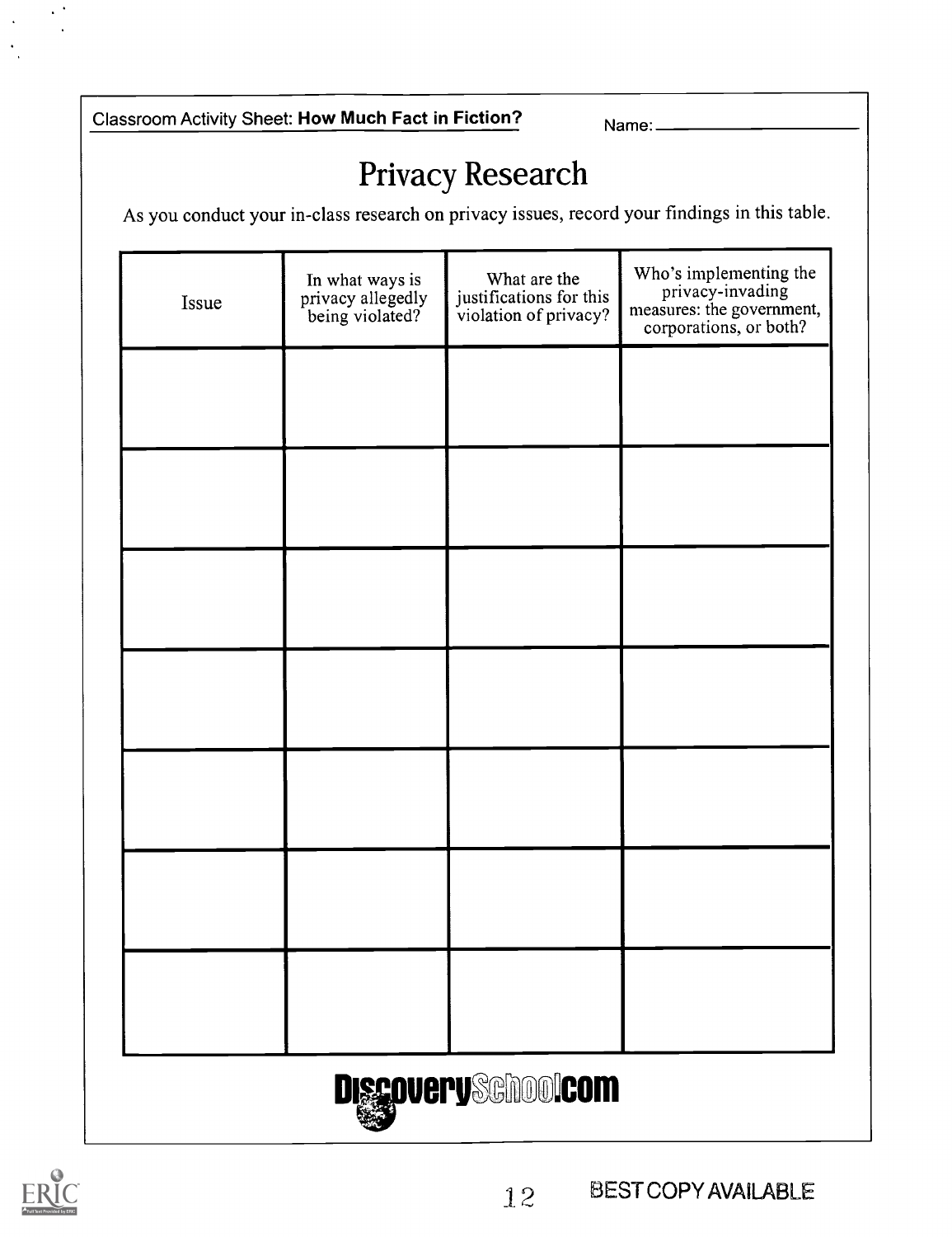Take-Home Activity Sheet: How Much Fact in Fiction? Name: Name.

# A Question of Privacy

Write a paragraph answering the following questions:

- What do you think is the most important privacy-related issue in today's society?
- How does this issue affect you?
- Are the privacy-related themes in 1984 still relevant today? Provide examples from the novel and from your experiences in and knowledge of today's society.



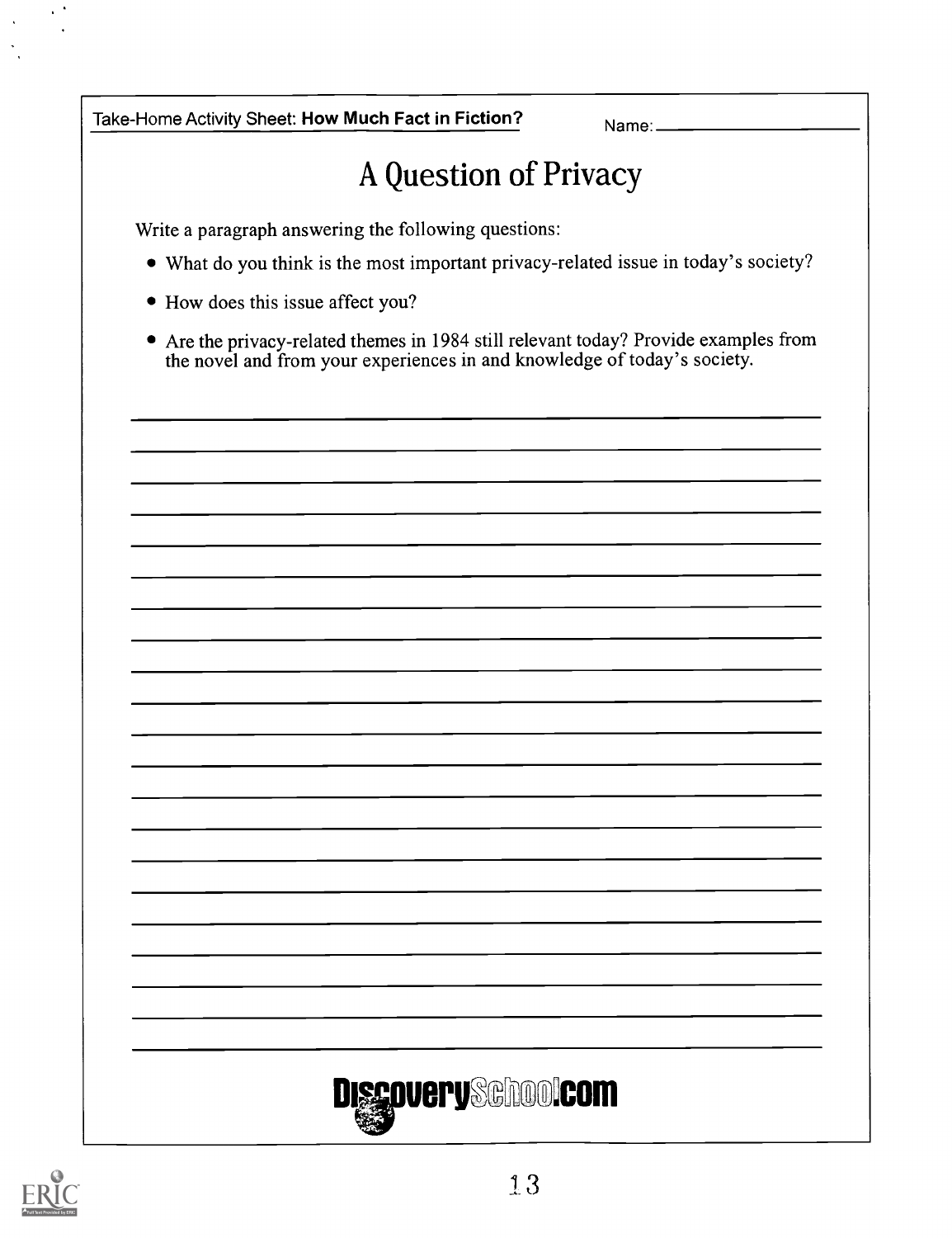### © Video information and Comprehension Questions



#### Video Description

George Orwell's bleak vision of the future was a world dominated by television screens that monitor lives and control minds, suppressing individualism. Nothing to worry about in the "land of the free," right?

View Video Clip  $\odot$  | View Lesson Plan  $\odot$  | Purchase This Video  $\odot$ 

Download Comprehension Questions & Answers  $\bigodot$ 

The Comprehension Questions are available to download as an RTF file. You can save the file to your desktop and open it in a word processing program.

# BEST COPY AVAILABLE

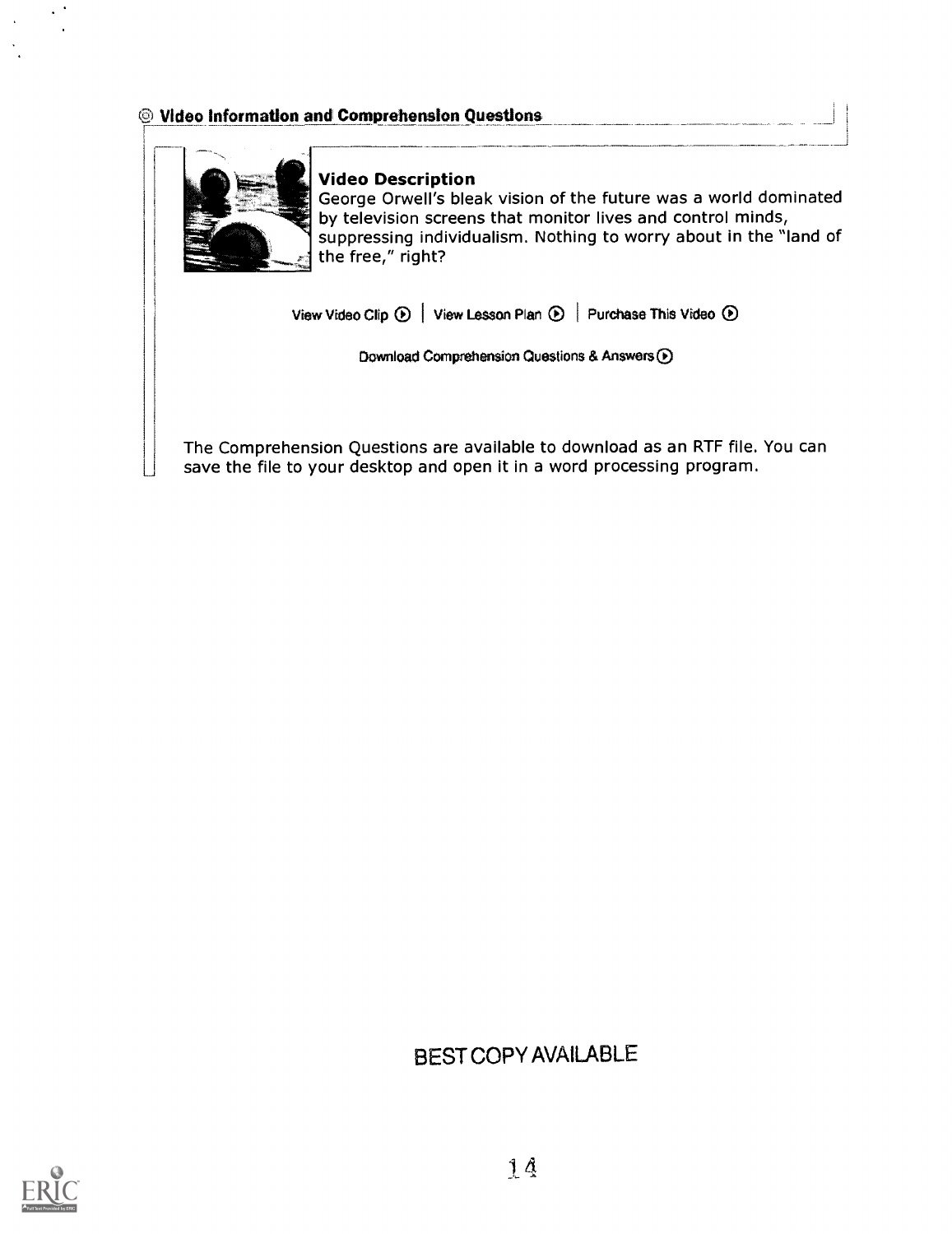

1984

# VIDEO COMPREHENSION QUESTIONS AND ANSWERS:

## 1. What are the names of the three superpowers into which Orwell divides the world in 1984, and which nations make up these superpowers?

The world is divided into Oceania, made up of England and the United States;Eurasia, composed of the U.S.S.R.; and Eastasia, made up of China and its allies.

## 2. What dual role does television play in the world of 1984?

Television is a tool for the constant spread of government propaganda. It also serves as a spying device that allows surveillance operators to monitor the behavior of targeted citizens.

## 3. What department within the government's INGSOC division does Winston Smith work for, and what exactly does his work entail?

Winston Smith works for the Ministry of Truth, where he literally rewrites history and destroys previous accounts by wadding them up and discarding them in the "memory hole."

## **4. How does the narrator help contemporary viewers understand 1984's important "two minutes hate"** feature of the daily news? feature of the daily news?

The narrator explains that Orwell was tapping into the tendency of all societies to mark "hate" targets. The commentator presents Saddam Hussein and Osama bin Laden as examples of such targets in the West today.

S. What unexpected event marks the turning point in Winston Smith's routinized and controlled life, an event that adds welcome variety but dangerous risk as well? Winston Smith unexpectedly bumps into Julia, a young woman who has staged a clumsy fall in the street in order to slip him a note. This is the beginning of a clandestine love affair.

# 6. How does the narrator link the Orwellian nightmare world of 1984 with today's Internet technology?

He links the loss of privacy in 1984with the potential (and, some would argue, very real)

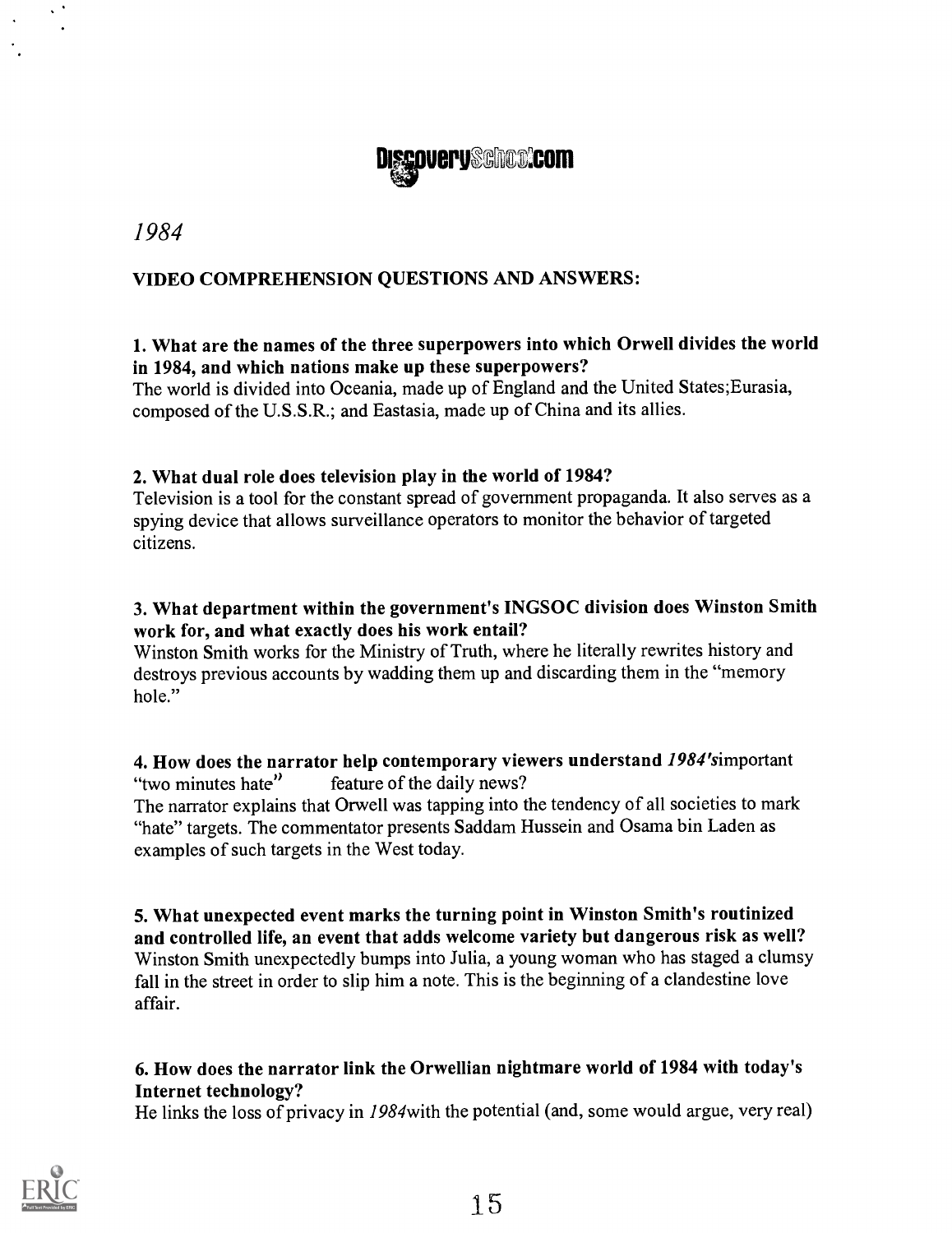loss of privacy we face as information technology tracks and monitors our choices, buying patterns, and so forth.

# DiscoverySchool.com http://www.discoveryschool.com

Copyright 2001 Discovery.com. Teachers may reproduce copies of these materials for classroom use only.



 $\sim$   $^{\circ}$ 

 $\ddot{\phantom{1}}$ 

 $\ddot{\phantom{1}}$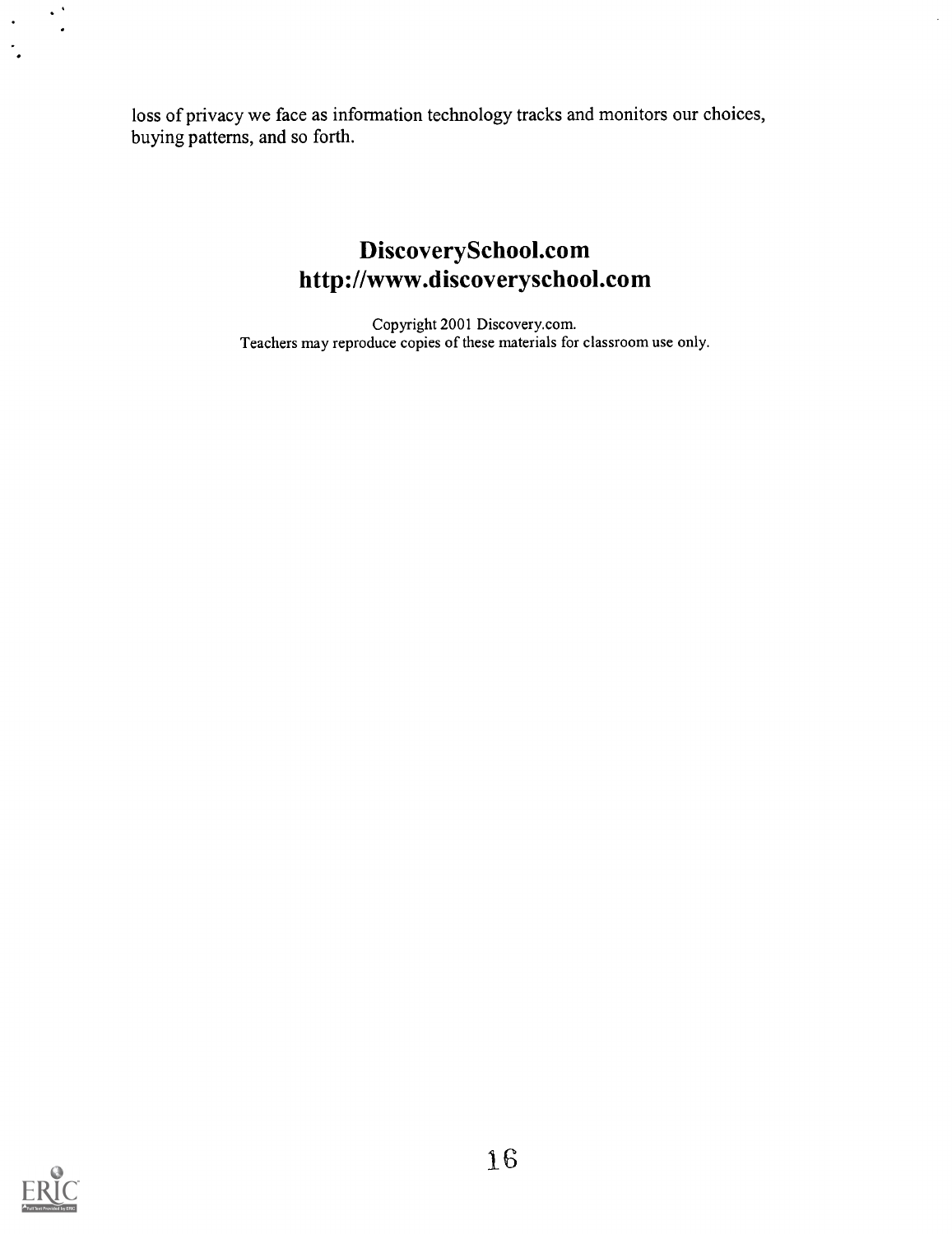

# TITLE OF VIDEO: 1984

VIDEO COMPREHENSION QUESTIONS:

1. What are the names of the three superpowers into which Orwell divides the world in 1984, and which nations make up these superpowers?

2. What dual role does television play in the world of 1984?

3. What department within the government's INGSOC division does Winston Smith work for, and what exactly does his work entail?

4. How does the narrator help contemporary viewers understand 1984's important "two minutes hate" feature of the daily news?

5. What unexpected event marks the turning point in Winston Smith's routinized and controlled life, an event that adds welcome variety but dangerous risk as well?

6. How does the narrator link the Orwellian nightmare world of 1984 with today's Internet technology?

# DiscoverySchool.com http://www.discoveryschool.com

Copyright 2001 Discovery.com. Teachers may reproduce copies of these materials for classroom use only. See next page for answers.